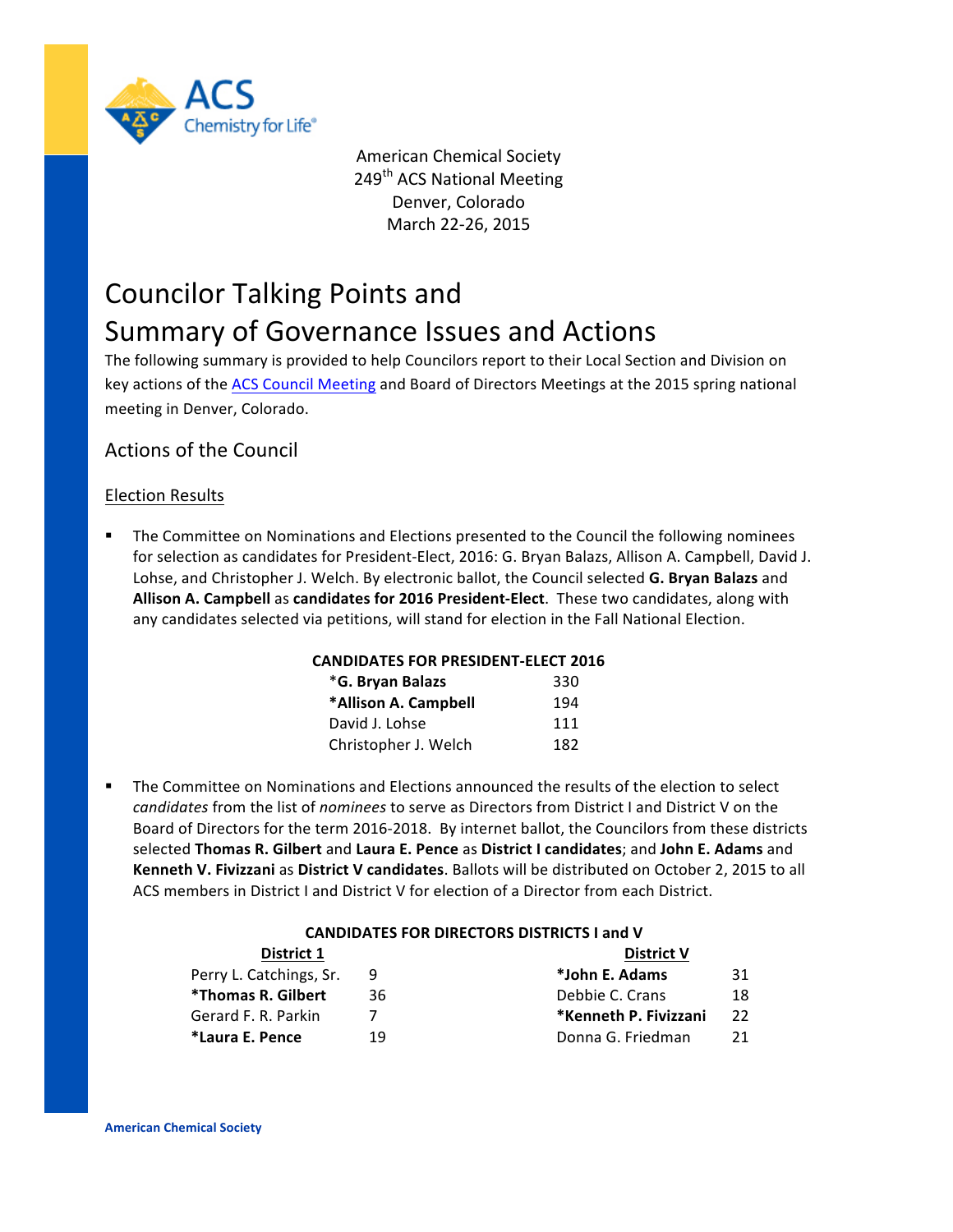#### **Candidates for Directors-at-Large**

**•** The Committee on Nominations and Elections announced the selection of the following candidates for Directors-at-Large for 2016-2018 terms: Willem R. Leenstra, Ingrid Montes, Mary **Jo Ondrechen, and Thomas W. Smith.** The election of two Directors-at-Large from among those candidates and any selected via petition will be conducted in the fall. Ballots will be distributed to the Council on October 2, 2015.

#### **Committee Continuance**

**•** As part of a regular performance review, the Council voted unanimously to continue the Committees on Ethics and on Science. Continuation of the Committee on Science also requires Board concurrence. 

#### **2016 Member Dues**

■ The Council voted to set the member dues for 2016 at the fully escalated rate of \$162. This rate is established pursuant to an inflation-adjustment formula in the ACS Constitution and Bylaws.

#### **National Meeting Long-Range Financial Plan**

Following a discussion on the revenue supporting National Meetings, the ACS Council respectfully requested that the Board of Directors delay the implementation of the technical meeting additional fee to the meeting registration fee, until the Board presents an analysis (preferably at the Boston national meeting) of the projected break even fee, including and excluding the net revenue from the National Meeting Exposition.

#### **New International Chemical Sciences Chapters**

■ On recommendation of the Committee on International Activities and subject to the concurrence of the Board of Directors, the Council voted to approve petitions to charter the India International Chemical Sciences Chapter and the Taiwan International Chemical Sciences Chapter.

## Reports of Elected Committees (Highlights)

## *Council Policy (CPC)*

As required by the Society's Bylaws, CPC has set the divisors which will be used to determine how many Councilors each Local Section and Division is entitled for 2016-2019. Official notification will be sent to Local Sections and Divisions within two weeks of the Council meeting, well in advance of the Bylaws required May 1 deadline, in order to accommodate the units' conduct of their elections in 2015. CPC's Long Range Planning Subcommittee is forming a task force to consider whether changes are in order for the calculations and policies, and to implement any recommendations in time for the 2020 election cycle.

In its continuing efforts to assist the Society in finding ways to reduce expenses, CPC is considering alternatives to reduce the printing and mailing costs of the Council Agenda. CPC will be conducting surveys to evaluate potential strategies.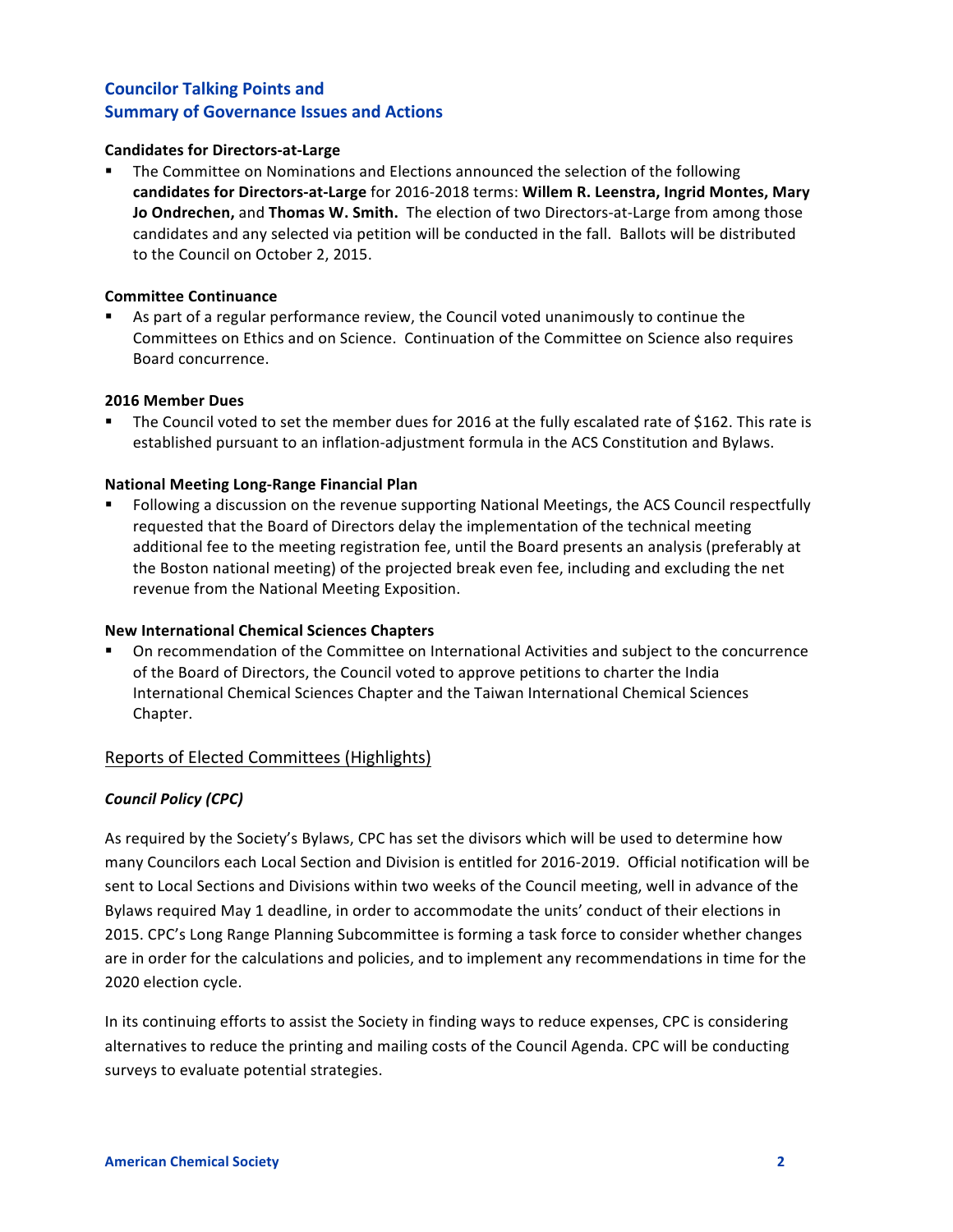## *Committees (ConC)*

All Councilors, including new Councilors, are reminded to complete their online committee preference form for 2015, during the period March 30 - June 5, 2015 at https://www.yellowbook.acs.org (log in required).

## *Nominations and Elections (N&E)*

The committee introduced the candidates for Directors-at-Large, 2016-2018: Willem R. Leenstra (Green Mountain Section), Ingrid Montes (Puerto Rico Section), Mary Jo Ondrechen (Northeastern Section), and Thomas W. Smith (Rochester Section).

N&E solicits Councilors' input of qualified individuals for President-Elect and/or Directors for future consideration. Suggestions may be sent to nomelect@acs.org.

# Reports of Society Committees and Committee on Science (Highlights)

## *Budget and Finance (B&F)*

In 2014, ACS generated a Net from Operations of \$17.9 million, which was \$4.2 million favorable to budget. Total revenues were \$499.0 million, \$0.7 million or 0.1 percent higher than budget. Expenses ended the year at \$481.1 million, \$3.5 million favorable to the budget. This variance was largely attributable to a continued emphasis on expense management across the Society. Despite favorable operating results, the Society's financial position weakened in 2014, with Unrestricted Net Assets declining \$62.3 million, to \$144.7 million at year-end. This decline was the result of a significant accounting charge related to the Society's two closed postretirement benefit plans.

Additional information can be found at www.acs.org, at bottom, click 'About ACS', then 'ACS Financial Information'. There you will find several years of the Society's audited financial statements and IRS 990 filings.

## *Education (SOCED)*

SOCED reported that more than 1,900 individuals have joined the American Association of Chemistry Teachers (AACT) which launched last year, 88 percent of whom are K-12 teachers of chemistry. The Dow Chemical Company was announced as the Sole Founding Partner of AACT with a gift of \$1 million. 

## *Science (ComSci)*

ComSci has collaborated with several ACS committees to develop five public policy statements which were approved by the Board in December 2014. More recently ComSci led the development of a new draft ACS policy statement on hydraulic fracturing, which will be considered by the Board. Current collaborations include revising ACS policy statements on energy, climate change and forensic science.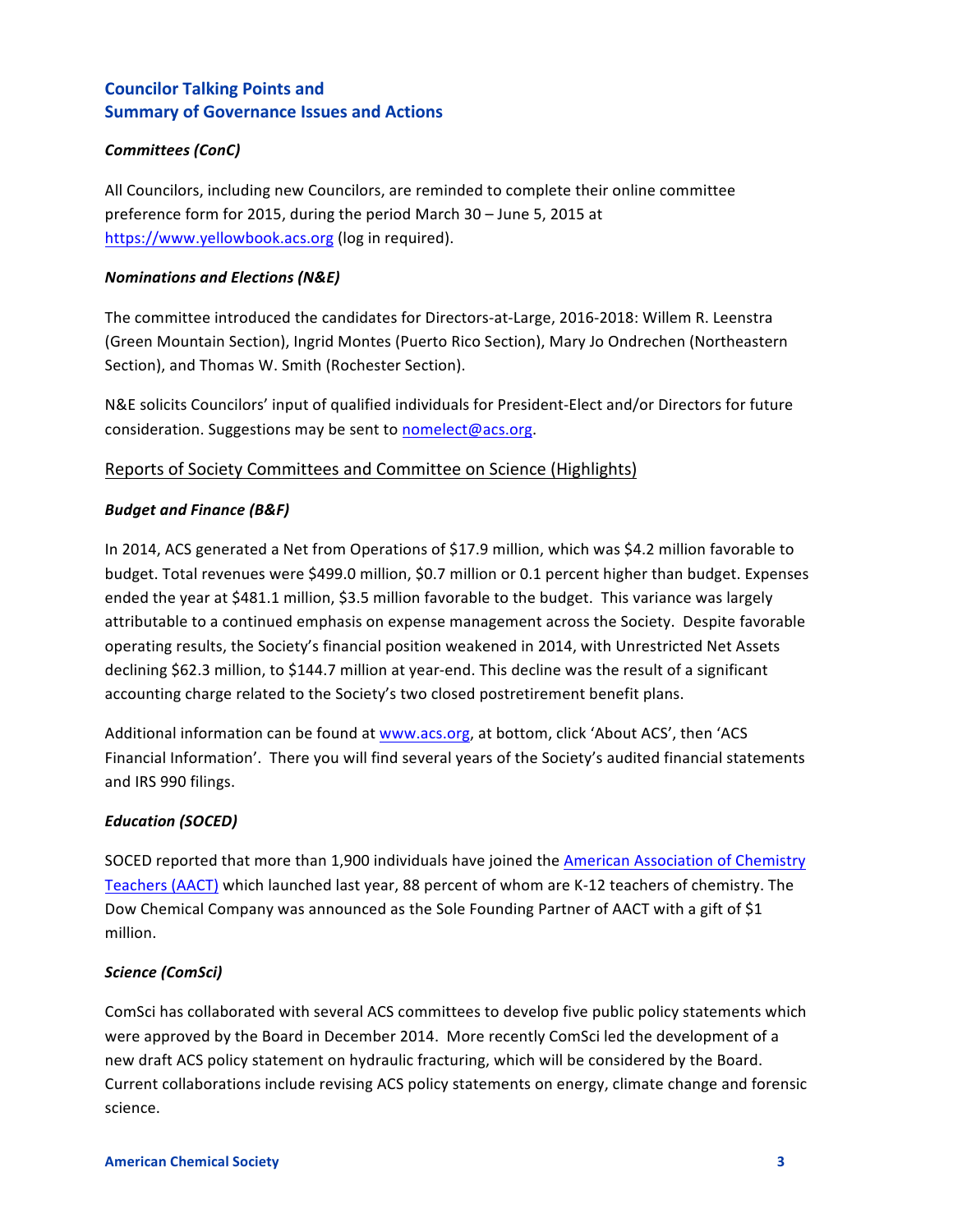## Reports of Standing Committees (Highlights)

## **Committee on Meetings and Expositions (M&E)**

M&E recommends that the Early Member Registration Fee for 2016 national meetings be \$415, per the National Meeting Long-Range Financial Plan.

As part of the continuing ACS sustainability effort and to encourage the use of the ACS mobile app and online program, M&E has decided to discontinue free distribution of the hard copy program book starting in 2016. Those who pre-register for the meeting may purchase a copy of the program book for \$10 (pick up on site), and copies will be available at the meeting for \$20. The PDF version of the national meeting program will be more prominently displayed on the ACS website for those who would like to print portions for themselves.

M&E reported on the attendance as of Tuesday evening, March 24:

| <b>Attendees</b> | 7,307  |
|------------------|--------|
| Students         | 5,141  |
| Exhibitors       | 847    |
| Expo only        | 360    |
| Guest            | 285    |
| <b>Total</b>     | 13,940 |

## **Committee on Divisional Activities (DAC)**

DAC voted to fund ten Innovative Project Grants (IPG) totaling \$54,000. The committee will consider another set of IPG proposals during the Boston National Meeting in August, 2015; the deadline for that round of submissions in July 1, 2015.

National meeting attendees were recently surveyed for their views on the Society's policy governing the use of devices to capture and/or disseminate content delivered at our meetings. While expressing support for the policy, the respondents also expressed interest in amending the current policy to permit presenters – at their discretion – to authorize audience members to capture and disseminate content.

## **Committee on Local Section Activities (LSAC)**

LSAC awarded 15 Innovative Project Grants for a total of \$38,389, and is continuing to offer a minigrant to Local Sections that attended the 2015 Leadership Institute to partner with neighboring sections to host an activity that would bring value to all members in a specific region. The committee is also planning to fund 16 grants totaling \$4000 for the Bridging the Gap: Teachers of Chemistry K-12 Nano-Grants. More information about all LSAC grants, and those of other committees, is available at www.acs.org/getinvolved.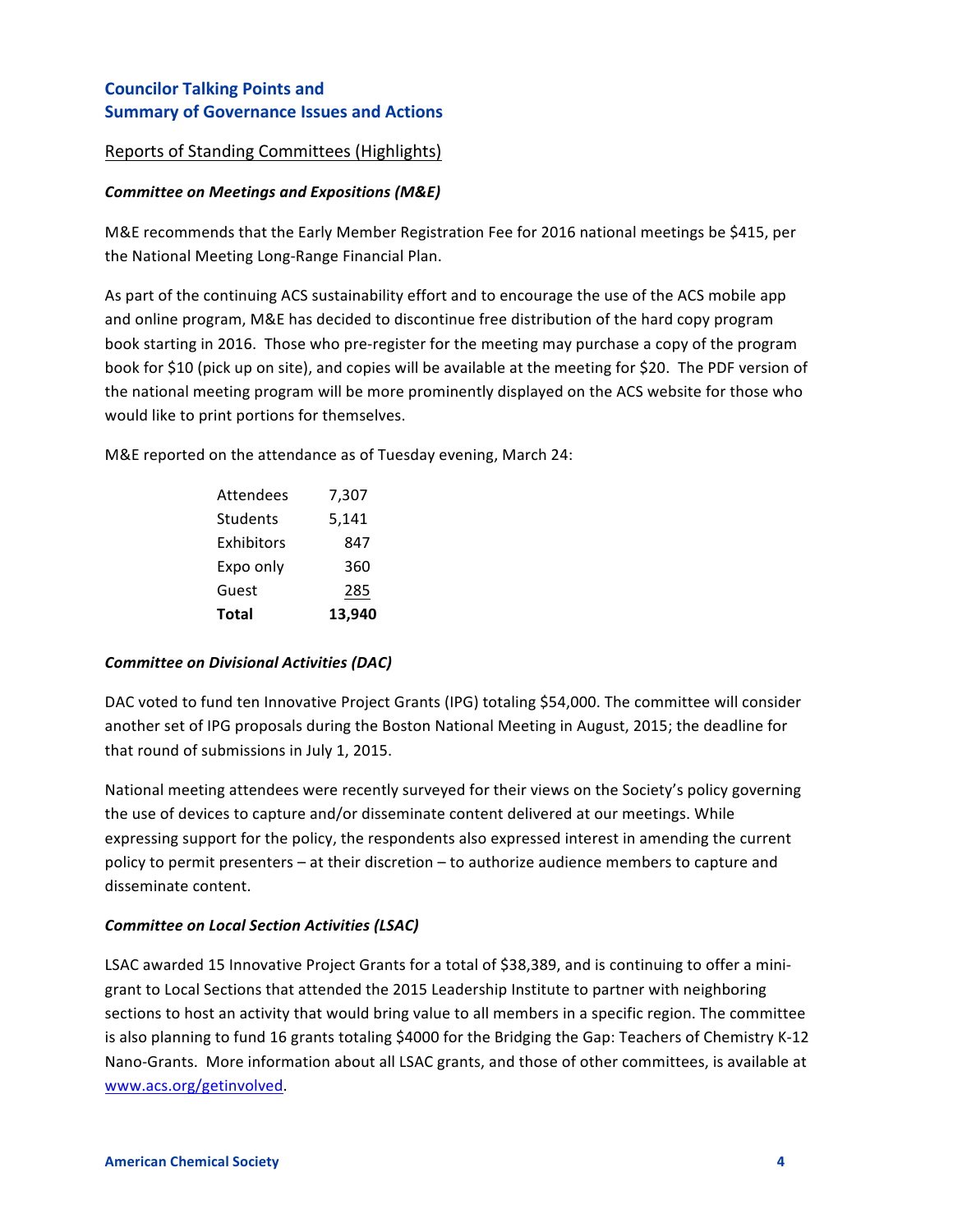## **Committee on Membership Affairs (MAC)**

MAC approved a recommendation from staff to ask individuals who have been receiving the 50 percent Graduate Student Discount for four years or more if they are still graduate students so they can receive the correct dues renewal. The current process does not provide an opportunity for graduate students to change their status after graduation except by contacting ACS Member Services.

MAC has endorsed President Diane Schmidt's campaign to invite faculty from PhD granting U.S. institutions to give ACS membership as an award to outstanding students in chemistry. Schmidt will match each gift by paying a student's membership from her Presidential funds.

## **Committee on Economic and Professional Affairs (CEPA)**

CEPA reported the 2014 New Graduate Survey Results which show the unemployment rate for new graduate chemists has dropped from 14.9 percent in the 2013 survey to 12.4 percent as of 2014. The drop is principally due to more new bachelor's degree chemists finding employment. ACS members experienced three successive years of lowered unemployment, which could hint at a positive outlook for chemists in coming years. While unemployment is down, salaries have been overall stagnant.

The ACS Career Fair had 715 seekers, 27 employers, 85 positions, and 10 booths. The Virtual Career Fair had 918 seekers, 6 employers, and 38 positions. Additionally, 368 resume reviews, 218 mock interviews, and 23 Career Pathway workshops were conducted during the meeting.

## **Committee on Constitution and Bylaws (C&B)**

C&B certified 23 bylaws in 2014, the second largest number certified in any year. Additionally, the committee has reviewed bylaws for 10 Local Sections and 5 Divisions since fall 2014. Certified bylaws and a status report are posted on www.acs.org/bulletin5

New petitions to amend the Constitution or Bylaws must be received by the Executive Director no later than April 29 to be included in the Council Agenda for consideration at the fall meeting in Boston. Contact C&B with any questions or requests for information at bylaws@acs.org

# Reports of Other Committees (Highlights)

## *Women Chemists (WCC)*

WCC celebrated ten early-to-mid-career women chemists as recipients of the Fourth Annual WCC Rising Star Awards, and eight WCC/Eli Lilly Travel Grant awardees. WCC is also collaborating with Merck to develop a new Research Award that will fund eight women graduate students to present their research at the fall national meeting in Boston.

Members of WCC have been involved as contributing authors and editors for the second more diverse and inclusive edition of "Mom, the Chemistry Professor" being published by Springer.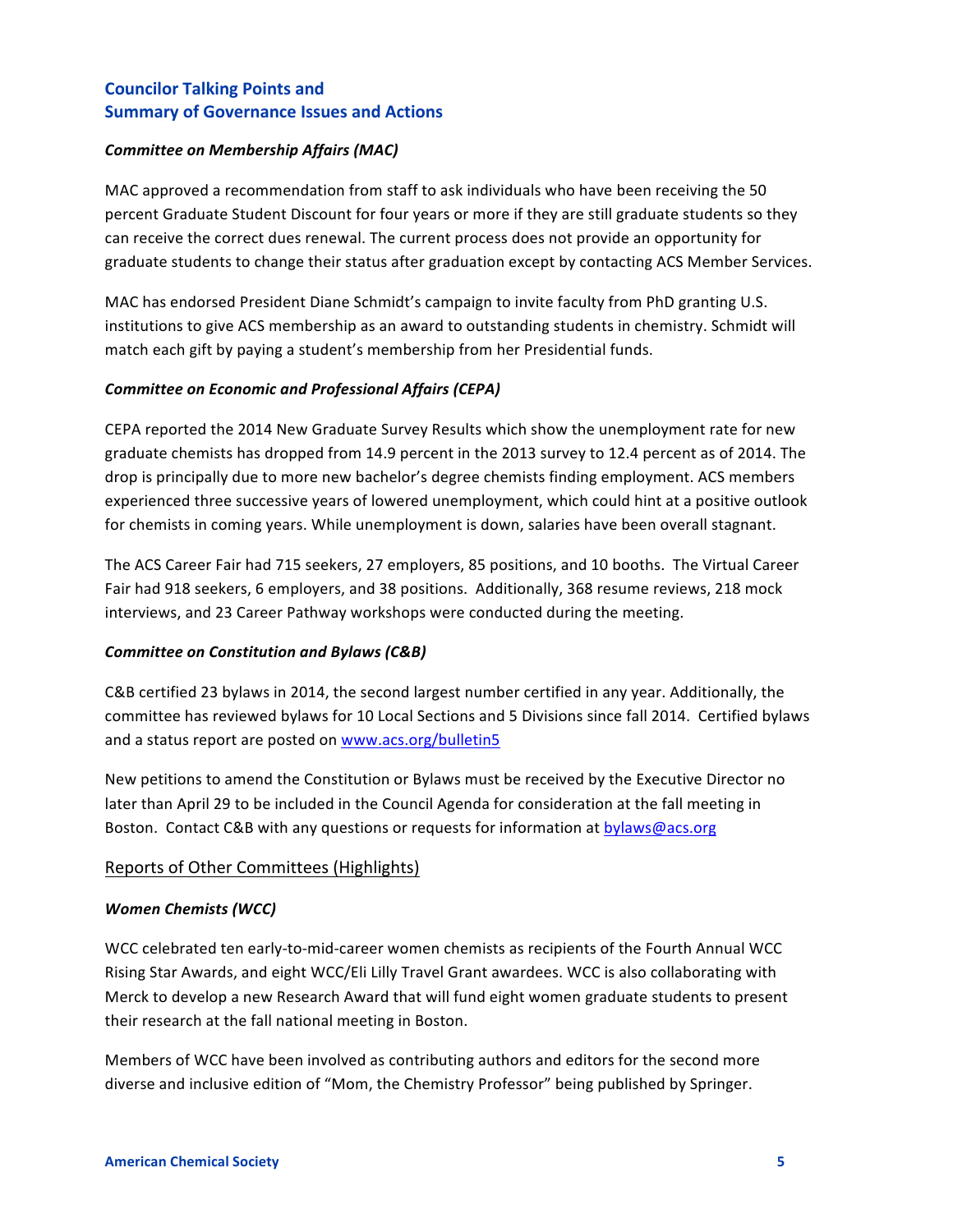## *Professional Training (CPT)*

At this meeting, CPT reviewed 39 periodic reports from currently approved programs and held conferences with two departments beginning the process of applying for ACS approval. CPT also reviewed four site visit reports and approved three new programs. There are currently 681 colleges and universities offering ACS-approved bachelor's degree programs in chemistry.

The new 2015 ACS Guidelines for Bachelor's Degree Programs were approved at CPT's winter meeting and recently published on the ACS website.

## *International Activities (IAC)*

At this meeting, the committee received, reviewed, and approved annual reports from ACS International Chemical Sciences Chapters in Hong Kong, Hungary, Malaysia, Romania, Saudi Arabia, and Shanghai. Additionally, the committee reviewed and approved new chapter applications initiated by members in Brazil, Nigeria, Peru, and the United Arab Emirates.

#### *Environmental Improvement (CEI)*

At this meeting CEI awarded Local Section Sustainability Grants to three Local Sections: Cornell, Kalamazoo, and Midland.

The committee has established working relationships with several technical divisions. The committee cosponsored with Division of Chemical Education the symposium featuring the winners of the ACS-CEI Award for Incorporation of Sustainability into Chemical Education. CEI and the Division of Environmental Chemistry have jointly established a project to provide grant support for programming around climate change at regional meetings.

CEI continues to review existing ACS policy statements, and at this meeting approved recommendations to the Board to establish new public policy statements on Hydraulic Fracturing and on Water Treatment and Conservation.

## *Chemistry and Public Affairs (CCPA)*

The committee highlighted the power of ACS member engagement in government affairs by relating the bipartisan effort, despite partisan roadblocks, to secure a resolution for National Chemistry Week in the United States Senate by Senator Chris Coons, a Democrat from Delaware, and Republican Senator Pat Toomey of Pennsylvania. The extra effort invested by ACS members in Pennsylvania to ensure that the resolution had bipartisan sponsorship helps to underscore that science is an issue where both parties can come together.

## Resolutions

The Council passed two resolutions: in memory of former ACS Secretary Rodney N. Hader and other deceased Councilors, and another in gratitude for the officers and members of the Colorado Local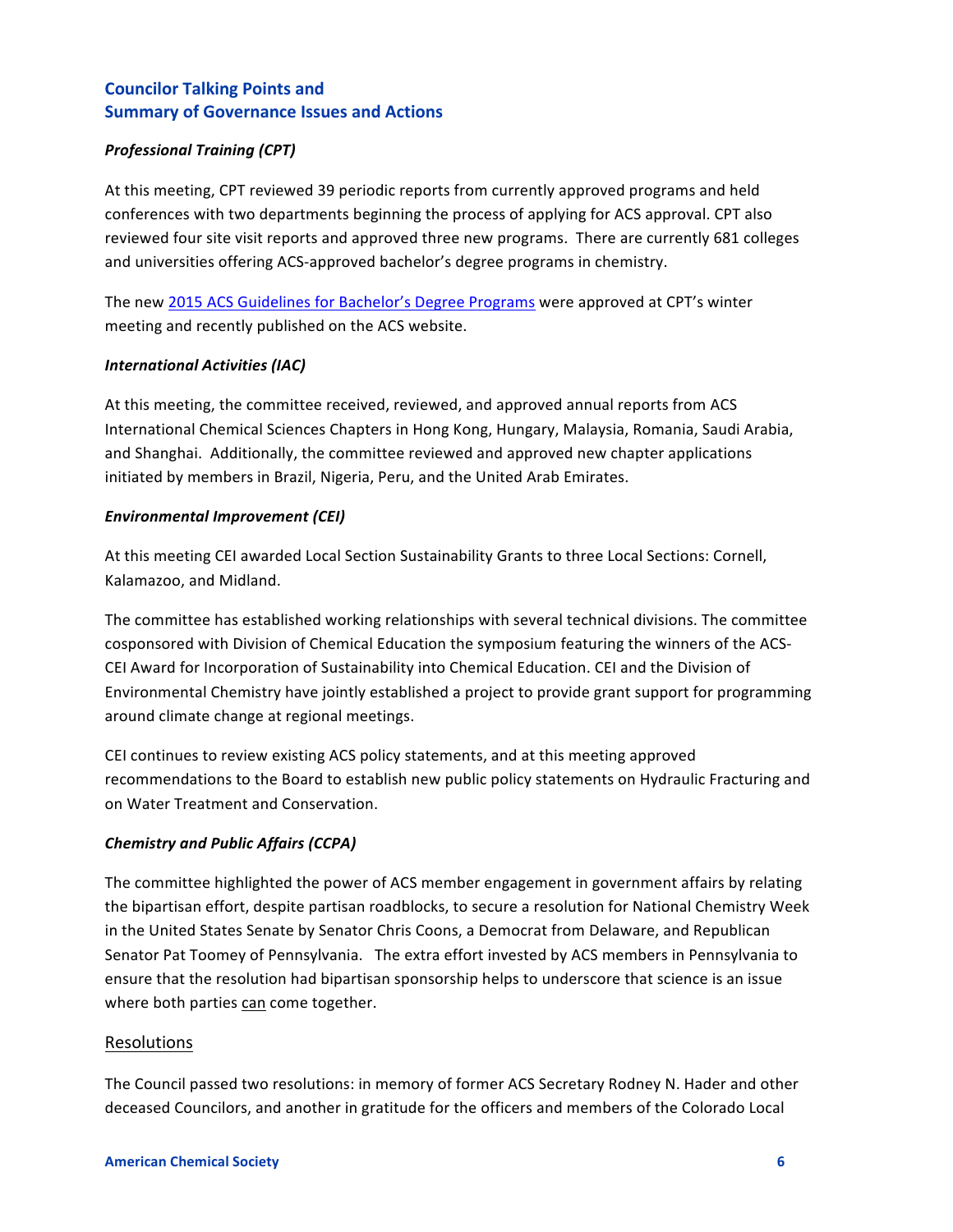Section, host Section for the 249<sup>th</sup> National Meeting; the divisional program chairs and symposium organizers; and ACS staff.

# Actions of the Board of Directors

*The Board's Executive Session*

## **The Board's Committees**

The Board of Directors received and discussed reports from its Committees on Grants and Awards (G&A), Professional and Member Relations (P&MR), Executive Compensation, and Corporation Associates; the Society Committee on Education (SOCED); and the Joint Board-Council Committee on Publications. 

- On the recommendation of the Committee on Grants and Awards and of the Committee on Science, the Board voted to approve a Society nominee for the National Medal of Science.
- On the recommendation of the Committee on Professional and Member Relations, the Board voted to provide nominal sponsorship, without financial commitment, for the "Frontiers of Science Research and Education in the Middle East: A Bridge to Peace" (Malta VII) to be held in Rabat, Morocco, November, 2015.
- **•** The Board received an extensive briefing and approved several recommendations from its Committee on Executive Compensation. The compensation of the Society's executive staff receives regular review from the Board.
- On the recommendation of the Society Committee on Education, the Board voted to approve a procedure for the establishment of the inaugural Governing Board for the American Association of Chemistry Teachers (AACT).
- On the recommendation of the Joint Board-Council Committee on Publications, the Board voted to approve the reappointment of an Editor-in-Chief for an ACS journal.

# The Executive Director/Chief Executive Officer's Report

The Executive Director/CEO offered a review of his initial month in the position, and his direct reports updated the Board on the activities of Chemical Abstracts Service (CAS), the ACS Publications Division, the Society's Treasurer, and the Society's General Counsel.

# *Other Society Business*

- The Board heard reports from the Presidential Succession on their current and planned activities for 2015.
- As part of its ongoing commitment to consider the most important strategic issues facing the Society, the Board held a discussion on improving governance agility.